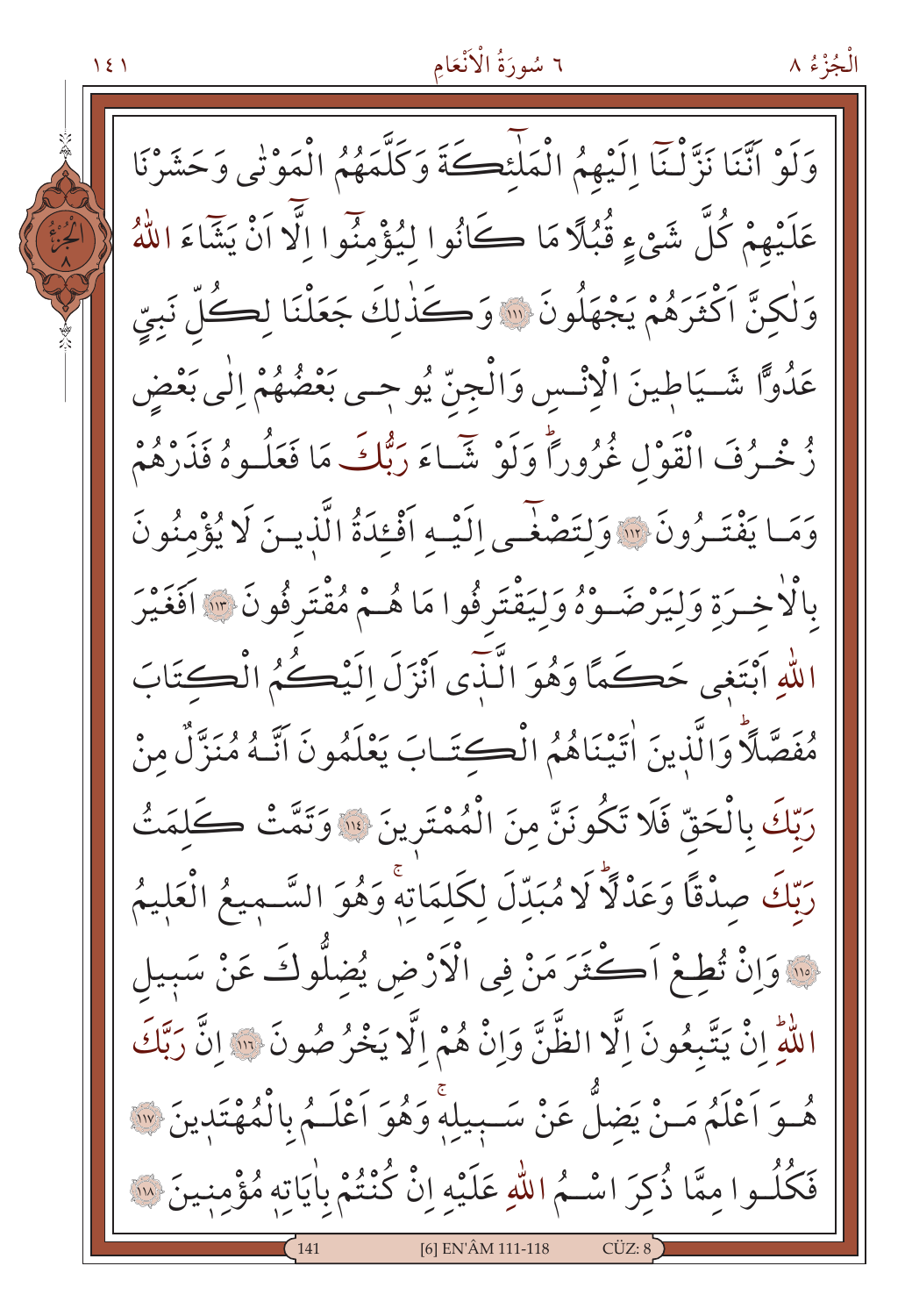$157$ 

الْجُزْءُ ٨

وَمَا لَكُمْ اَلَّا تَأْكُلُوا مِمَّا ذُكِرَ اسْمُ اللّهِ عَلَيْهِ وَقَدْ فَصَّلَ لَكُمْ مَا حَرَّمَ عَلَيْكُمْ الَّا مَا اضْطُرِرْتُمْ اِلَيْهِ وَإِنَّ كَثِيراً لَيُضِلُّونَ بِٱهْوَائِهِمْ بِغَيْرِ عِلْمٍ إِنَّ رَبَّكَ هُوَ اَعْلَمُ بِالْمُعْتَدِينَ · وَذَرُوا ظَاهِـرَ الْإِثْمِ وَبَاطِنَةٌ إِنَّ الَّذِينَ يَكْسِبُونَ الْاثْمَ سَيُجْزَوْنَ بِمَا كَانُوا يَقْتَرِفُونَ ۞ وَلَا تَأْكُلُوا مِمَّا لَمْ يُذْكَرِ اسْـمُ اللّٰهِ عَلَيْهِ وَإِنَّهُ لَفسْـقٌّ وَانَّ الشَّـيَاطينَ لَيُوحُونَ الٰي ٱوْلِيَّائِهِمْ لِيُجَادِلُوكُمْ وَإِنْ اَطَعْتُمُوهُمْ اِتَّكُمْ لَمُشْـرِكُونَ أَنَّهُ أَوَمَنْ كَانَ مَيْتًا فَأَحْيَيْنَـاهُ وَجَعَلْنَا لَهُ نُورًا يَمْشِـى بِهِ في النَّاس كَمَنْ مَثَلُهُ فِي الظُّلُمَـاتِ لَيْسَ بِخَـارِجِ مِنْهَا كَذٰلِكَ زُيِّنَ لِلْكَافِرِينَ مَا كَانُوا يَعْمَلُونَ ۞ وَكَذٰلِكَ جَعَلْنَا فِي كُلّْ قَرْيَةٍ اَكَابِرَ مُجْرِمِيهَا لِيَمْكُرُوا فِيهَا وَمَا يَمْڪُرُونَ اِلَّا بِأَنْفُسِهِمْ وَمَا يَشْـعُرُونَ ۞ وَإِذَا جَمَاءَتْهُمْ اٰيَةٌ قَالُـوا لَـنْ نُؤْمِنَ حَتّْـى نُؤْنَى مِثْلَ مَّـا أُوتِىَ رُسُــلُ اللّٰهِ اَللّٰهُ اَعْلَـمُ حَيْـثُ يَجْعَـلُ رِسَـالَتَهُّ سَـيُصيبُ الَّذِيـنَ اَجْرَمُوا صَغَارٌ عِنْدَ اللّٰهِ وَعَذَابٌ شَدِيدٌ بِمَا كَانُوا يَمْكُرُونَ ۚ ۚ [6] EN'ÂM 119-124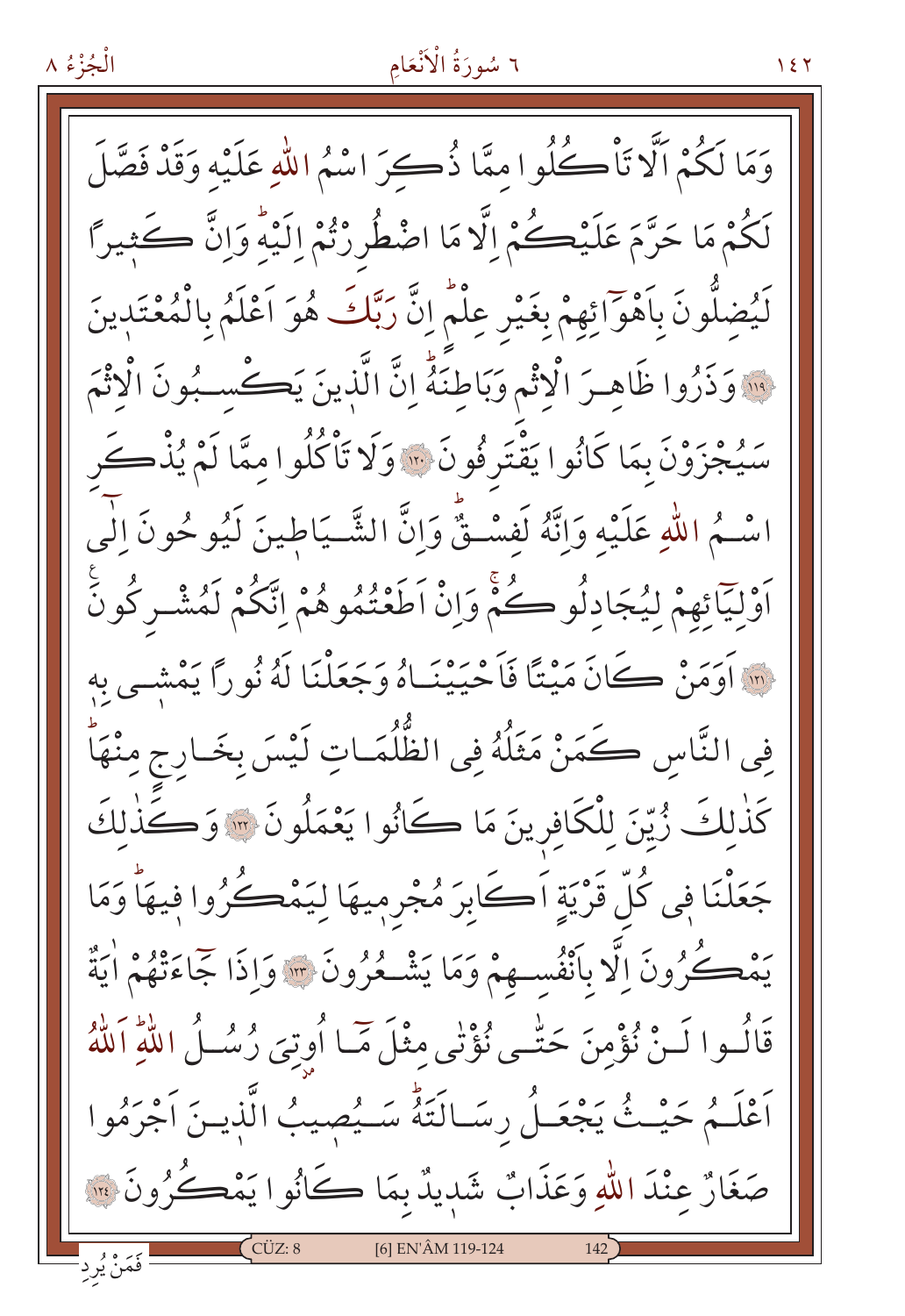فَمَـنْ يُـرِدِ اللَّهُ أَنْ يَهْدِيَهُ يَشْـرَحْ صَــدْرَهُ لِلْإِسْـلَامْ وَمَنْ يُرِدْ أَنْ يُضلَّــهُ يَجْعَــلْ صَــدْرَهُ ضَيِّقاً حَرَجًا كَــَأَنَّمَــا يَصَّعَّدُ فِي السَّـمَّاءِ كَذٰلِكَ يَجْعَلُ اللَّهُ الرَّجْسَ عَلَى الَّذِينَ لَا يُؤْمِنُونَ فِينَ وَهٰذَا صِرَاطُ رَبِّكَ مُسْتَقِيمًا قَبْدْ فَصَّلْنَا الْإِيَاتِ لِقَوْمِ يَذَّكَّرُونَ ۞ لَهُمْ دَارُ السَّـلَامِ عِنْدَ رَبِّهِمْ وَهُـوَ وَلِيُّهُمْ بِمَا كَانُوا يَعْمَلُونَ ۞ وَيَوْمَ يَحْشُـرُهُمْ جَمِيعًاْ يَا مَعْشَرَ الْجنّ قَدِ اسْتَكْثَرْتُمْ مِنَ الْإِنْسَ وَقَالَ اَوْلِيَاؤُهُمْ مِنَ الْإِنْسِ رَبَّنَا اسْتَمْتَعَ بَعْضُنَـا بِبَعْـضِ وَبَلَغْنَـا اَجَلَنَا الَّـذَى اَجَّلْتَ لَنَاْ قَالَ النَّارُ مَثْوٰيڪُمْ خَالِدِينَ فِيهَآالَّا مَا شَاءَ اللَّهُّ إِنَّ رَبَّكَ حَكيمٌ عَليمٌ « وَكَذٰلكَ نُوَلِّي بَعْضَ الظَّالِمِينَ بَعْضًا بمَا كَانُوا يَكْسِبُونَ ۚ ۚ يَا مَعْشَرَ الْجِنِّ وَالْإِنْسِ اَلَمْ يَأْتِكُمْ رُسُلٌ منْڪُمْ يَقُصُّونَ عَلَيْڪُمْ اٰيَاتِي وَيُنْذِرُونَڪُمْ لَقَاءَ يَوْمِكُمْ هٰذَاً قَالُوا شَـهِدْنَا عَلَى أَنْفُسـنَا وَغَرَّتْهُـمُ الْحَيْوةُ الدُّنْيَا وَشَهِدُوا عَلَى أَنْفُسِهِمْ أَنَّهُمْ كَانُوا كَافِرِينَ ٣٠ ذٰلِكَ اَنْ لَمْ يَكُنْ رَبُّكَ مُهْلِكَ الْقُرٰى بِظُلْمٍ وَاَهْلُهَا غَافِلُونَ ۞ [6] EN'ÂM 125-131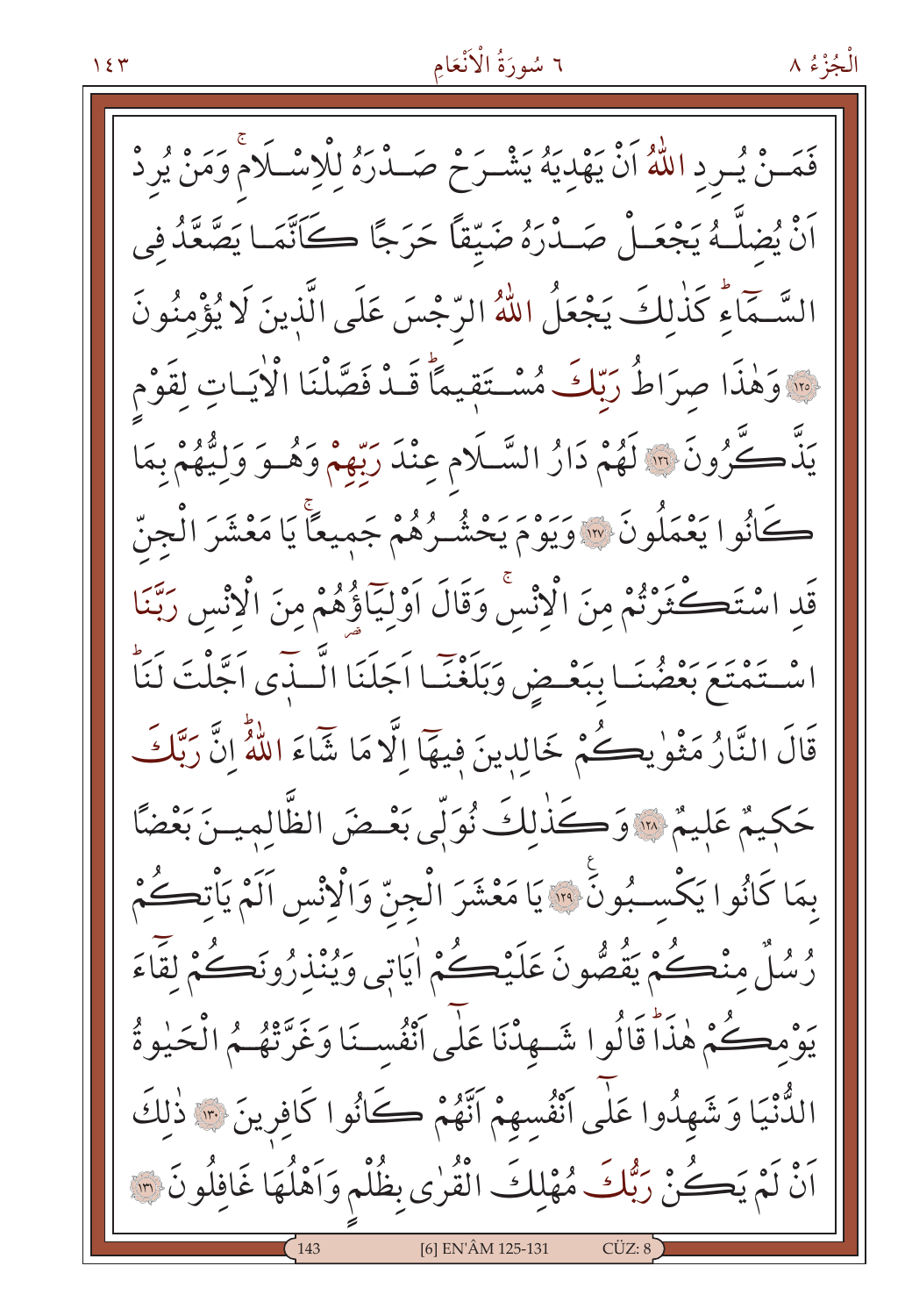الْجُزْءُ ٨

وَلِڪُلّ دَرَجَـاتٌ مِمَّـا عَمِلُـواً وَمَـا رَبُّكَ بغَافل عَمَّا يَعْمَلُونَ ۞ وَرَبُّكَ الْغَنـِيُّ ذُو الرَّحْمَـةُ اِنْ يَشَأْ يُذْهَبْكُمْ وَيَسْتَخْلِفْ مِنْ بَعْدِكُمْ مَا يَشَّاءُ كَمَّا ٱنْشَاَكُمْ مِنْ ذُرِّيَّةِ قَوْمِ اٰخَرِينِّ ۞ انَّ مَا تُوعَدُونَ لَأَتٍ وَمَّا أَنْتُمْ بِمُعْجِزِينَ ۞ قُـلْ يَا قَوْمِ اعْمَلُوا عَلَى مَكَانَتِكُمْ إِنِّـى عَامِلٌ فَسَـوْفَ تَعْلَمُونُّ مَنْ تَكُونُ لَـهُ عَاقِبَةُ الدَّارُ إِنَّهُ لَا يُفْلِحُ الظَّالِمُونَ ۞ وَجَعَلُوا لِلَّهِ ممَّا ذَرَاَ مِنَ الْحَـرْ ثِ وَالْأَنْعَـام نَصِيبًا فَقَالُـوا هٰـذَا لِلّٰهِ بزَعْمهِمْ وَهٰذَا لِشُرَكَّےا نِّنَا فَمَا كَانَ لِشُـرَكَّا ئِهِمْ فَلَا يَصِلُ إِلَى اللَّهِ وَمَا كَانَ لِلَّهِ فَهُوَ يَصِلُ إِلَٰى شُـرَ ڪَائِهِمْ سَّـاءَ مَا يَحْڪُمُونَ ۞ وَڪَذٰلكَ زَيَّنَ لِكَثِيسِ مِنَ الْمُشْـرِكِينَ قَتْـلَ اَوْلَادِهِمْ شْـرَ كَاؤُهُمْ لِيُرْدُوهُمْ وَلِيَلْبِسُـوا عَلَيْهِـمْ دِينَهُمْ وَلَوْ شَّاءَ اللّٰهُ مَا فَعَلُوهُ فَذَرْهُمْ وَمَا يَفْتَرُونَ ۞ وَقَالُوا  $CUZ:8$ [6] EN'ÂM 132-137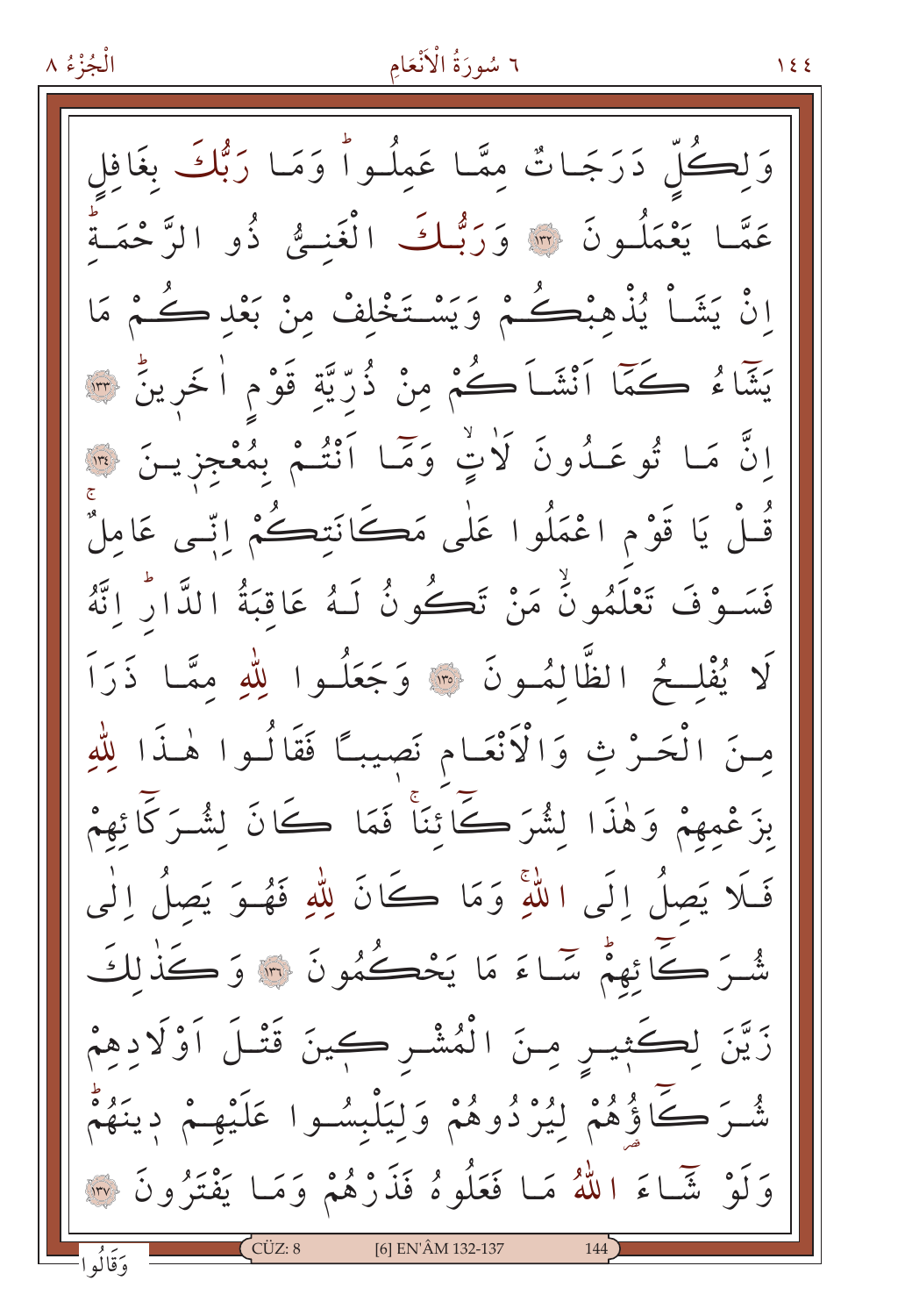وَقَالُـوا هٰـٰذَمٓ أَنْعَامٌ وَحَــرْ ثٌ حجْـرٌ لَا يَطْعَمُهٓـَـا الَّا مَنْ نَشَّاءُ بِزَعْمِهِمْ وَأَنْعَامٌ حُرَّمَتْ ظُهُورُهَا وَأَنْعَامٌ لَا يَذْكُرُونَ اسْـمَ اللّٰهِ عَلَيْهَا افْتِـرّاءً عَلَيْـهُ سَــيَجْزِيهِمْ بِمَـا كَانُـوا يَفْتَـرُونَ \* وَقَالُوا مَـا فـي بُطُـون هٰذه الْاَنْعَام خَالِصَةٌ لِذُكُورِنَا وَمُحَرَّمٌ عَلَـى اَزْوَاجنَاً وَإِنْ يَڪُنْ مَيْتَةً فَهُمْ فِيهِ شُرَكَاءٌ سَـيَجْزِيهِمْ وَصْفَهُمْ اِنَّهُ حَكِيمٌ عَلِيمٌ \* قَـدْ خَسـرَ الَّذيـنَ قَتَلُـوا اَوْلَادَهُمْ سَـفَهَا بِغَيْـرِ عِلْم وَحَرَّمُوا مَـا رَزَقَهُمُ اللّهُ افْتِـرَاءً عَلَى اللّٰهِ قَـٰدٌ ضَلُّـوا وَمَا كَانُـوا مُهْتَدِيـنٌ \* وَهُـوَ الَّذَّى أَنْشَـاً جَنَّـاتٍ مَعْرُوشَـاتٍ وَغَيْـرَ مَعْرُوشَـاتٍ وَالنَّخْلَ وَالزَّرْعَ مُخْتَلِفًا أُكْلُهُ وَالزَّيْتُونَ وَالزُّمَّانَ مُتَشَابِهًا وَغَيْرَ مُتَشَابِهِ ۚ كُلُوا مِنْ ثَمَـرِهِ إِذَا أَثْمَرَ وَأُتُـوا حَقَّهُ يَـوْمَ حَصَادِهْ وَلَا تُسْـرِفُواْ إِنَّـهُ لَا يُحِبُّ الْمُسْـرِفِينُ ۞ وَمِنَ الْأَنْعَامِ حَمُولَةً وَفَرْ شَأَّ كُلُوا مِمَّا رَزَقَكُمُ اللَّهُ وَلَا تَتَّبِعُوا خُطُوَاتِ الشَّيْطَانِّ إِنَّهُ لَكُمْ عَـدُوٌّ مُبِينٌ \*\* [6] EN'ÂM 138-142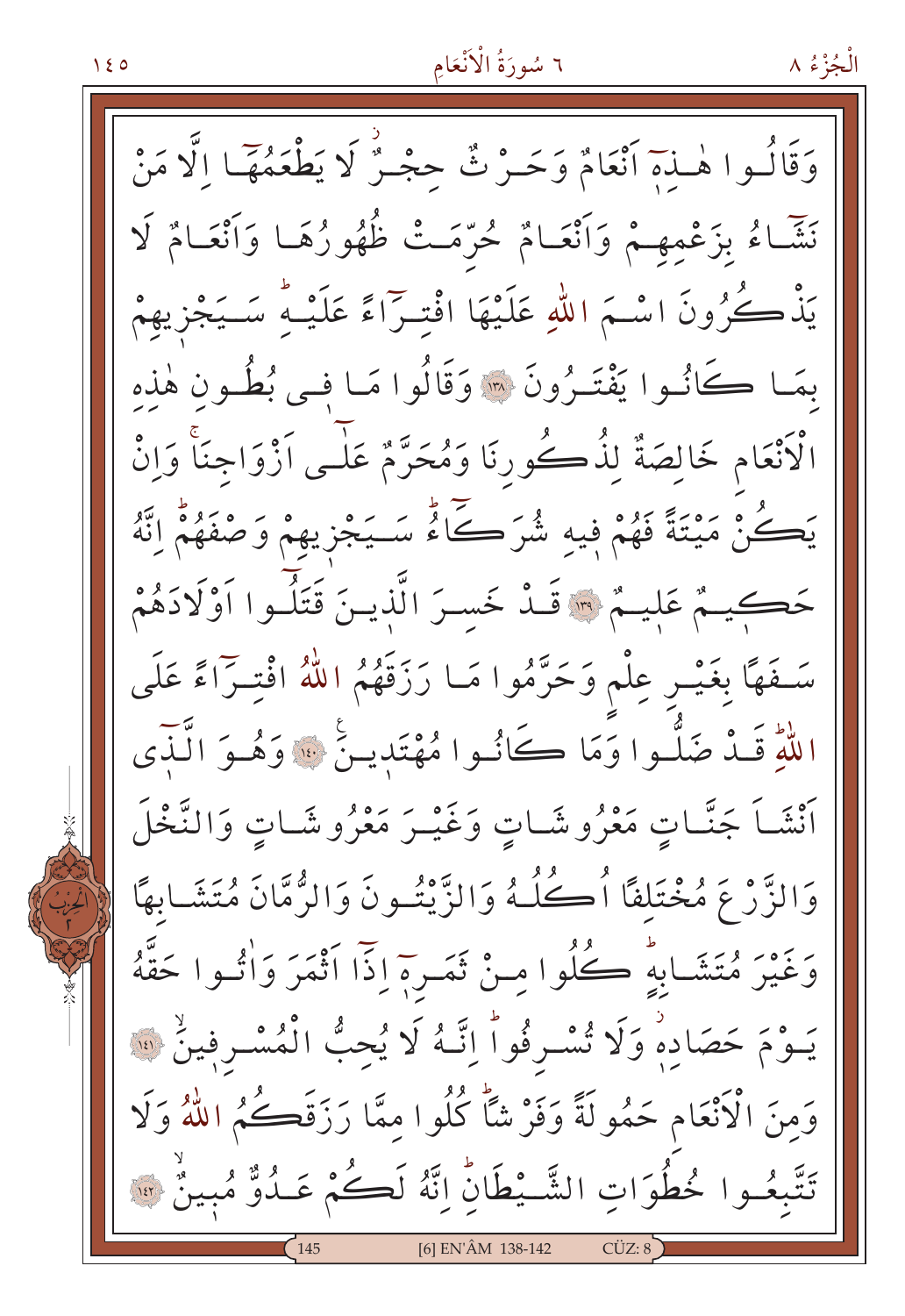ثَمَانِيَـةَ اَزْوَاجْ مِـنَ الضَّـاْنِ اثْنَيْـن وَمِـنَ الْمَعْـزِ اثْنَيْنُ قُلْ الَّذَّ كَرَيْن حَـرَّمَ اَم الْأُنْثَيَيْنِ اَمَّـا اشْـتَمَلَتْ عَلَيْهِ اَرْحَامُ الْأُنْثَيَيْنُ نَبِّؤُنِي بِعِلْمِ اِنْ كُنْتُـمْ صَادِقِينٌ \* وَمِنَ الْإِبِلِ اثْنَيْسِ وَمِنَ الْبَقَرِ اثْنَيْنُ قُلْ الذَّكَرَيْن حَـرَّمَ اَم الْأُنْثَيَيْنِ اَمَّا اشْـتَمَلَتْ عَلَيْهِ اَرْحَـامُ الْأُنْثَيَيْنُ اَمْ كُنْتُمْ شُهَدَاءَ إِذْ وَصّْيِكُمُ اللَّهُ بِهٰذَأَ فَمَنْ اَظْلَمُ مِمَّن افْتَرٰى عَلَى اللهِ كَذِبًا لِيُضِلَّ النَّاسَ بِغَيْرِ عِلْمٌ إِنَّ اللَّهَ لَا يَهْدِى الْقَـوْمَ الظَّالِمِينَ \* قُلْ لَا اَجِـدُ فِى مَا أُوحِىَ اِلَــتِّى مُحَرَّمًا عَلٰى طَاعِم يَطْعَمُهُ اِلَّا اَنْ يَكُــونَ مَيْتَةً اَوْ دَمـَّا مَسْـفُوحًا اَوْ لَحْمَ خِنْزِيرِ فَإِنَّهُ رِجْسٌ اَوْ فِسْـقًا اُهِلَّ لِغَيْسِ اللّٰهِ بِـهٖۚ فَمَـنِ اضْطُرَّ غَيْـرَ بَاغٍ وَلَا عَادٍ فَإِنَّ رَبَّكَ غَفْـورٌ رَحِيمٌ ۞ وَعَلَى الَّذينَ هَادُوا حَرَّمْنَا ڪُلُّ ذي ظُفُـرْ وَمِـنَ الْبَقَـرِ وَالْغَنَـمِ حَرَّمْنَـا عَلَيْهِـمْ شُـحُومَهُمَّا اِلَّا مَا حَمَلَتْ ظُهُورُهُمَّا أَوِ الْحَوَايَّا أَوْ مَا اخْتَلَطَ بِعَظْمٌ ذٰلِكَ جَزَيْنَاهُمْ بِبَغْيِهِمْ وَإِنَّا لَصَادِقُونَ ۞ [6] EN'ÂM 143-146 -<br>-فَانْ كَذَّبُوكَ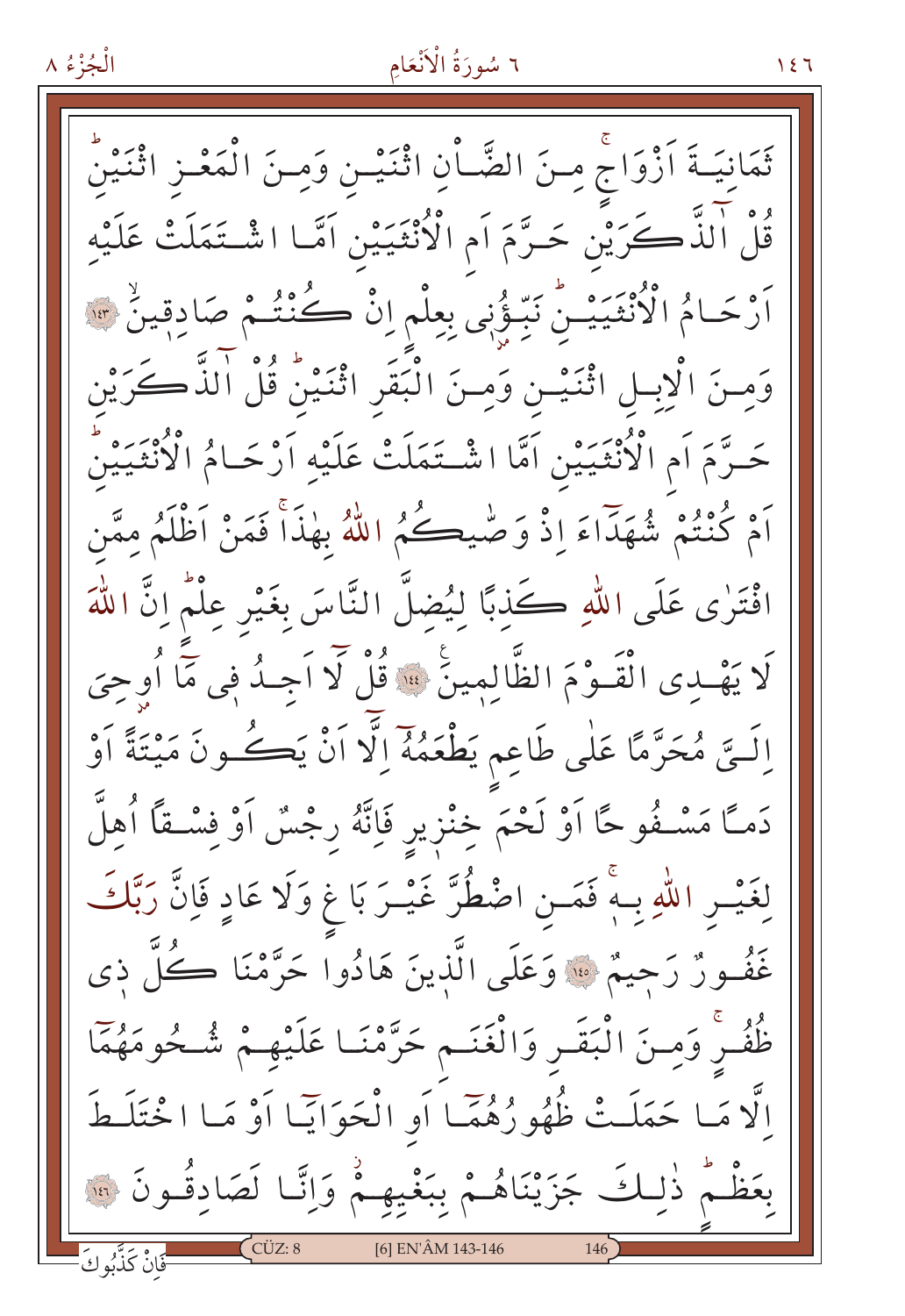فَإِنْ كَذَّبُوكَ فَقُلْ رَبُّكُمْ ذُو رَحْمَةٍ وَاسْـعَةٍ وَلَا يُرَدُّ بَأْسُهُ عَنِ الْقَوْمِ الْمُجْرِمِينَ ۞ سَـيَقُولُ الَّذِينَ اَشْرَكُوا لَوْ شَّاءَ اللَّهُ مَاۤ اَشْـرَ ڪُنَا وَلَآ ابَاؤُنَا وَلَا حَرَّمْنَا مِنْ شَيْءٍۗ كَذٰلكَ كَذَّبَ الَّذينَ مِنْ قَبْلِهِمْ حَتّٰى ذَاقُوا بَأْسَنَاً قُلْ هَـلْ عِنْدَكُمْ مِنْ عِلْم فَتُخْرِجُوهُ لَنَاً اِنْ تَتَّبِعُونَ اِلَّا الظَّنَّ وَإِنْ أَنْتُمْ إِلَّا تَخْرُصُونَ \* قُلْ فَللَّهِ الْحُجَّةُ الْبَالِغَةُ فَلَوْ شَّاءَ لَهَدٰيڪُمْ أَجْمَعِينَ ۚ وَ قُلْ هَلُمَّ شُـهَدَاءَكُمُ الَّذينَ يَشْهَدُونَ اَنَّ اللهَ حَـرَّمَ هٰـذَاْ فَـاِنْ شَـهِدُوا فَـلَا تَشْهَدْ مَعَهُمْ وَلَا تَتَّبِعْ أَهْوَاءَ الَّذِينَ كَنَّدَّبُوا بِاٰيَاتِنَا وَالَّذِينَ لَا يُؤْمِنُونَ بِالْاخِرَةِ وَهُـمْ بِرَبِّهِـمْ يَعْدِلُونَ ۞ قُلْ تَعَالَوْا اَتْلُ مَا حَرَّمَ رَبُّڪُمْ عَلَيْكُمْ اَلَّا تُشْرِكُوا بِهِ شَّيْئًا وَبِالْوَالِدَيْنِ اِحْسَانًا وَلَا تَقْتُلُوا اَوْلَادَكُمْ مِنْ إِمْلَاقٌ نَحْنُ نَرْزُقُكُمْ وَإِيَّاهُمْ وَلَا تَقْرَبُوا الْفَوَاحِشَ مَا ظَهَرَ مِنْهَا وَمَا بَطَنَّ وَلَا تَقْتُلُوا النَّفْسَ الَّتِي حَرَّمَ اللَّهُ اِلَّا بِالْحَقُّ ذٰلِكُمْ وَصّْيكُمْ بِهِ لَعَلَّكُمْ تَعْقِلُونَ ۞ [6] EN'ÂM 147-151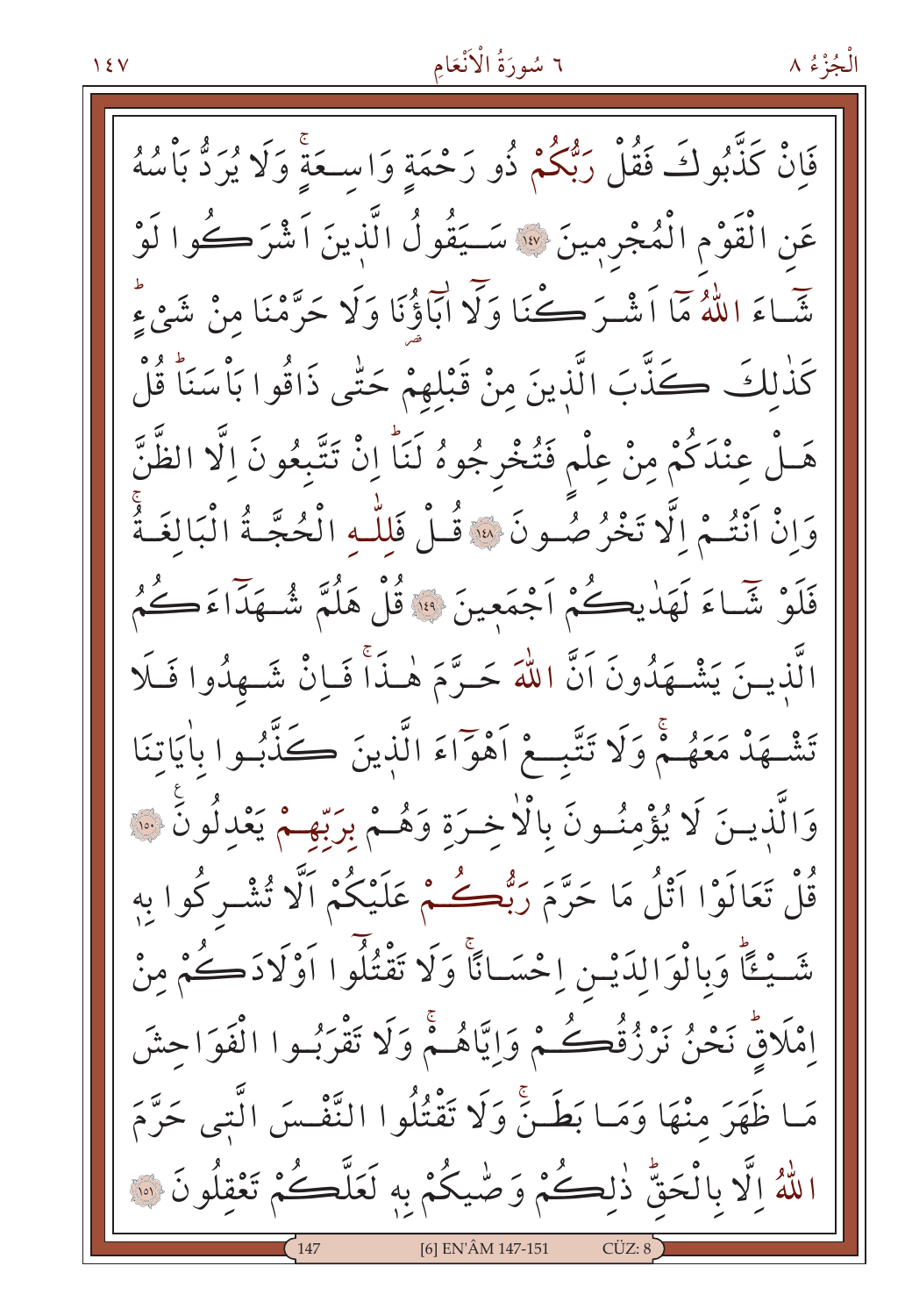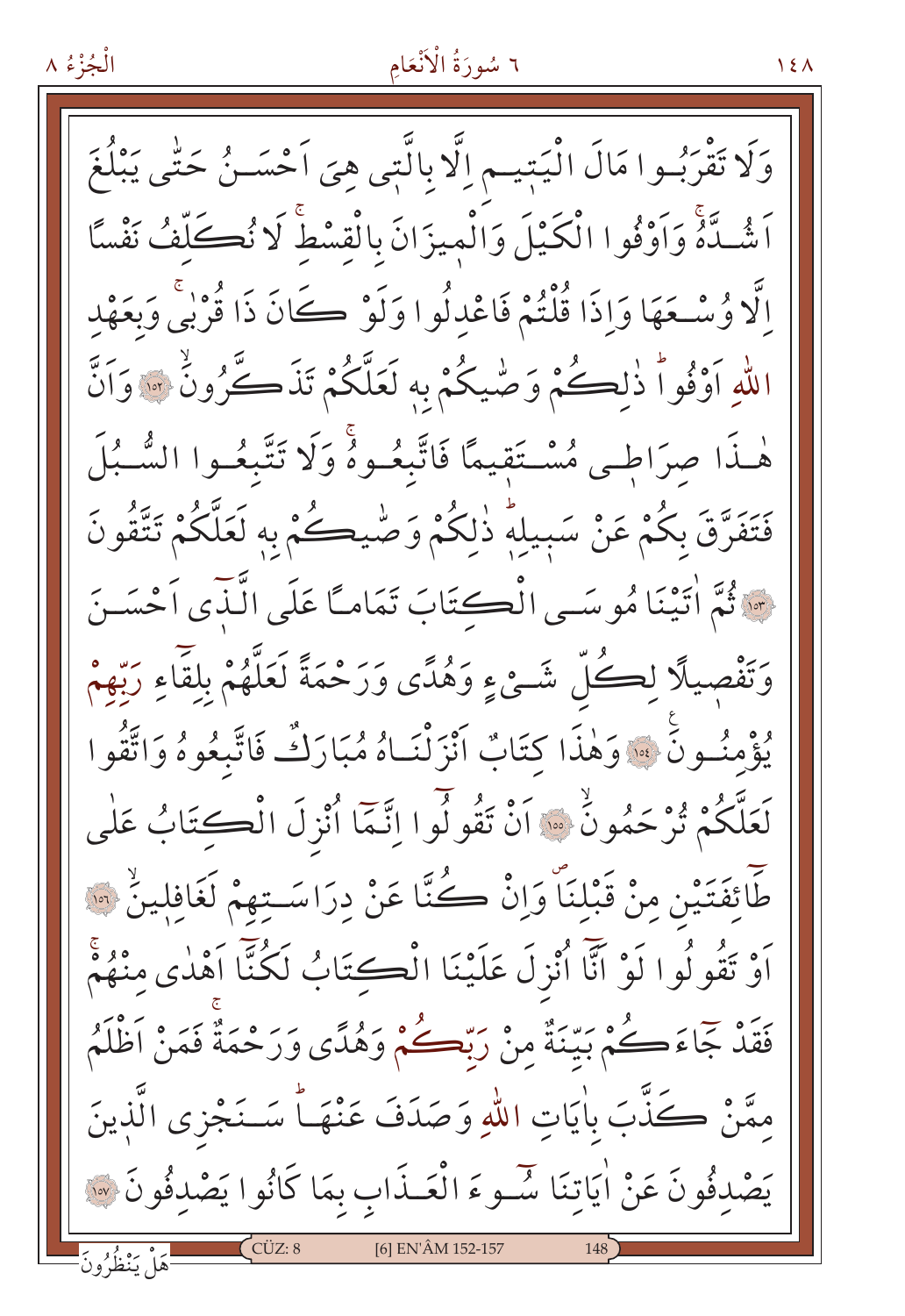هَلْ يَنْظُرُونَ الَّا اَنْ تَأْتِيَهُمُ الْمَلْئَكَةُ اَوْ يَأْتِيَ رَبُّكَ اَوْ يَأْتِيَ بَعْضُ اٰيَاتِ رَبّكَ يَوْمَ يَأْتِي بَعْضُ اٰيَاتِ رَبّكَ لَا يَنْفَعُ نَفْسًا إِيمَانُهَا لَمْ تَكُنْ اٰمَنَتْ مِنْ قَبْلُ اَوْ كَسَبَتْ فِي إِيمَانِهَا خَيْراً قُلِ انْتَظِرُوا إِنَّا مُنْتَظِرُونَ ۞ إِنَّ الَّذِينَ فَرَّقُوا دِينَهُمْ وَكَأْنُوا شَـيَعًا لَسْتَ منْهُمْ فِي شَيْءٍ إِنَّـمَا أَمْرُهُمْ إِلَى اللَّهِ ثُمَّ يُنَبِّئُهُ مْ بِمَا كَانُوا يَفْعَلُونَ ۞ مَنْ جَمَاءَ بِالْحَسَنَة فَلَهُ عَشْرُ اَمْثَالِهَا وَمَنْ جَمَاءَ بِالسَّيِّئَةِ فَلَا يُجْزَى الَّامِثْلَهَـاوَهُمْ لَايُظْلَمُـونَ ۚ وَّلْ اتَّنِي هَدٰينِي رَبِّي إِلَٰي صِرَاطِ مُسْـتَقِيمٌ دِينًا قِيَمًا مِلَّةَ اِبْرٰهِيمَ حَنِيفًا وَمَا كَانَ مِنَ الْمُشْرِكِينَ لَّهَ قُلْ إِنَّ صَلَاتِي وَنُسُكِي وَمَحْيَايَ وَمَمَاتِي لِلَّهِ رَبِّ الْعَالَمِينُ لَا شَـرِيكَ لَهُ وَبِذٰلِكَ أُمِرْتُ وَآنَـاٍ اوَّلُ الْمُسْـلِمِينَ \* قُلْ َنَّهُمَ اللّهِ أَبْغِي رَبًّا وَهُوَ رَبُّ كُلِّ شَيْءٍ وَلَا تَڪْسِبُ كُلُّ نَفْس ٳڷٳػڶؽ۟ۿؘٵ۠ۅؘڶٳؾٙٮۯۯؙۅؘٳۯڗؙةٞۅۯ۠ۯٲٛڂ۠ۯؽ۠۫؋ۥٕٞٳڶٚؠۯڹۜۨۘٮڲؙٛ؋ڡؘۯ۟جعُكُمْ فَيُنَبِّئُكُمْ بِمَا كُنْتُمْ فِيهِ تَخْتَلِفُونَ ۚ وَهُوَ الَّذِي جَعَلَكُمْ خَلَائِفَ الْأَرْضِ وَرَفَعَ بَعْضَكُمْ فَوْقَ بَعْضِ دَرَجَاتٍ لِيَبْلُوَكُمْ فِي مَا اٰتٰيڪُمُّ اِنَّ رَبَّكَ سَـرِيعُ الْعِقَابِ وَإِنَّهُ لَغَفُورٌ رَجِيمٌ ﴾ [6] EN'ÂM 158-165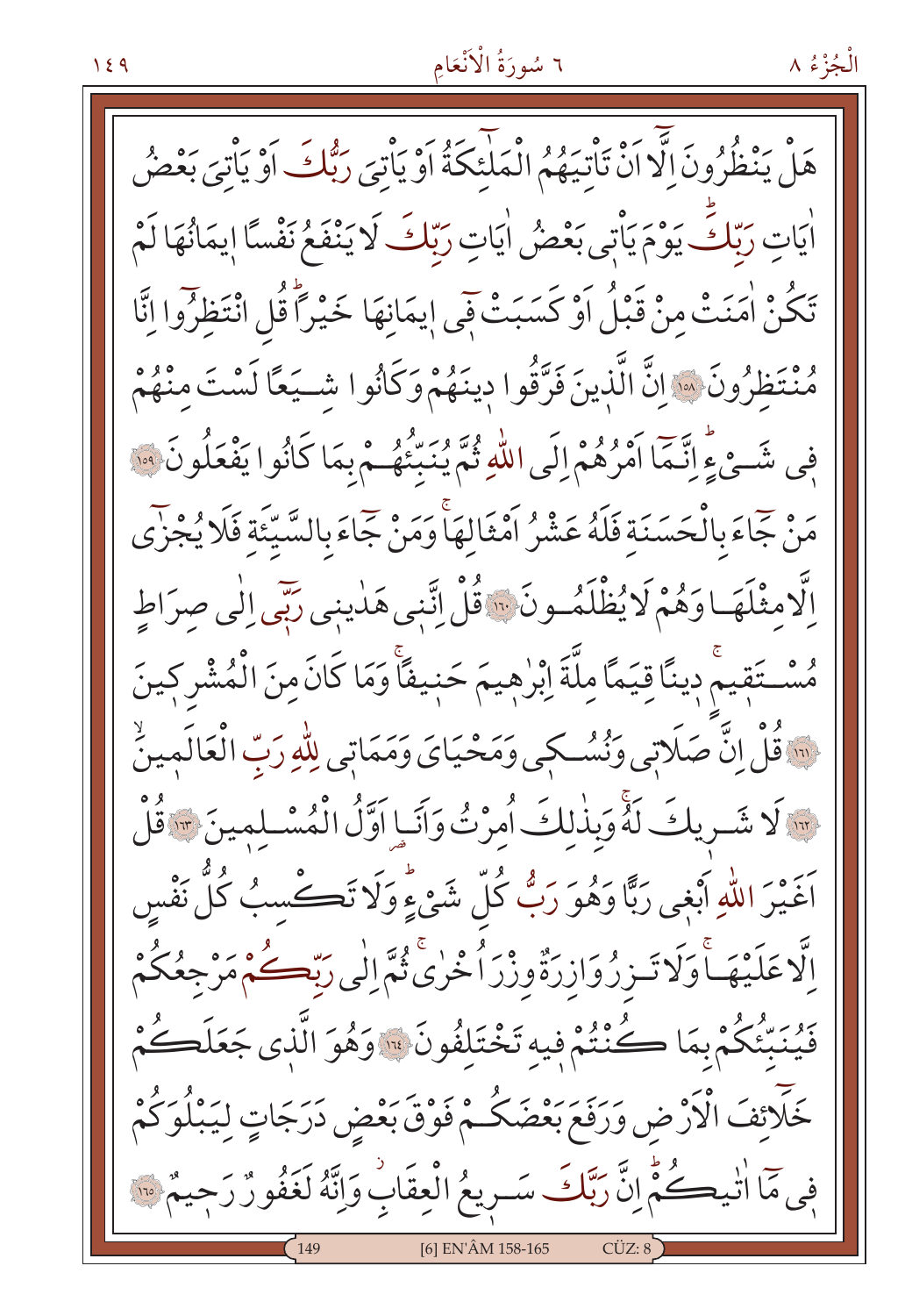الْجُزْءُ ٨

مَكِّيَّةٌ - الله الرَّجْرِ الرَّجَّةِ بيٽيسسسسس الْمَسْصُّ ۞ كِتَابٌ أُنْزِلَ إِلَيْكَ فَلَا يَكُنْ فِي صَدْرِكَ حَرَجٌ مِنْهُ لِتُنْذِرَبِهِ وَذِكْرِي لِلْمُؤْمِنِينَ ۞ اِتَّبِعُوا مَّا أُنْزِلَ اِلَيْكُمْ مِنْ رَبِّكُمْ وَلَا تَتَّبِعُوا مِنْ دُونِهَ أَوْلَيَّاءً قَليلًا مَا تَذَكَّرُونَ ؟ وَكَمْ مِنْ قَرْيَةِ أَهْلَڪْنَاهَا فَجَّاءَهَا بَأْسُـنَا بَيَاتًا أَوْ هُمْ قَائلُو نَ فَقَا كَانَ دَعْوٰيهُمْ إِذْ جَمَاءَهُمْ بَأْسُـنَّا الَّوْ أَنْ قَالُو ا أَنَّا كُنَّا ظَالمِيسَ فَالْمَسْكَلَنَّ الَّذِيسَ أُرْسِلَ إِلَيْهِمْ وَلَنَسْكَلَنَّ الْمُرْسَـلِينُ ۚ فَلَنَقُصَّنَّ عَلَيْهِمْ بِعِلْمِ وَمَا كُنَّا غَائِبِينَ ۞ وَالْـوَرْنُ يَوْمَئِـذِ الْحَـقُّ فَمَـنْ ثَقُلَـتُّ مَوَازِينُهُ فَأُولَٰئِكَ هُمُ الْمُفْلِحُونَ ﴾ وَمَنْ خَفَّتْ مَوَازِينُهُ فَأُولٰئِكَ الَّذِينَ خَسـرُوا أَنْفُسَهُمْ بِمَا كَانُوا بِاٰيَاتِنَا يَظْلِمُونَ ۚ وَلَقَدْ مَكَّتَّاكُمْ في الْأَرْضِ وَجَعَلْنَا لَكُمْ فِيهَا مَعَايِشٌّ قَلِيلًا مَا تَشْكُرُونَ ۚ لَ وَلَقَدْ خَلَقْنَاكُمْ ثُمَّ صَوَّرْنَاكُمْ ثُمَّ قُلْنَا لِلْمَلْئِكَةِ اسْجُدُوا لأدَةٌ فَسَجَدُوا اِلَّا اِبْلِيسَ لَـمْ يَكُنْ مِـنَ السَّـاجِدِينَ ۞

 $\sqrt{2}$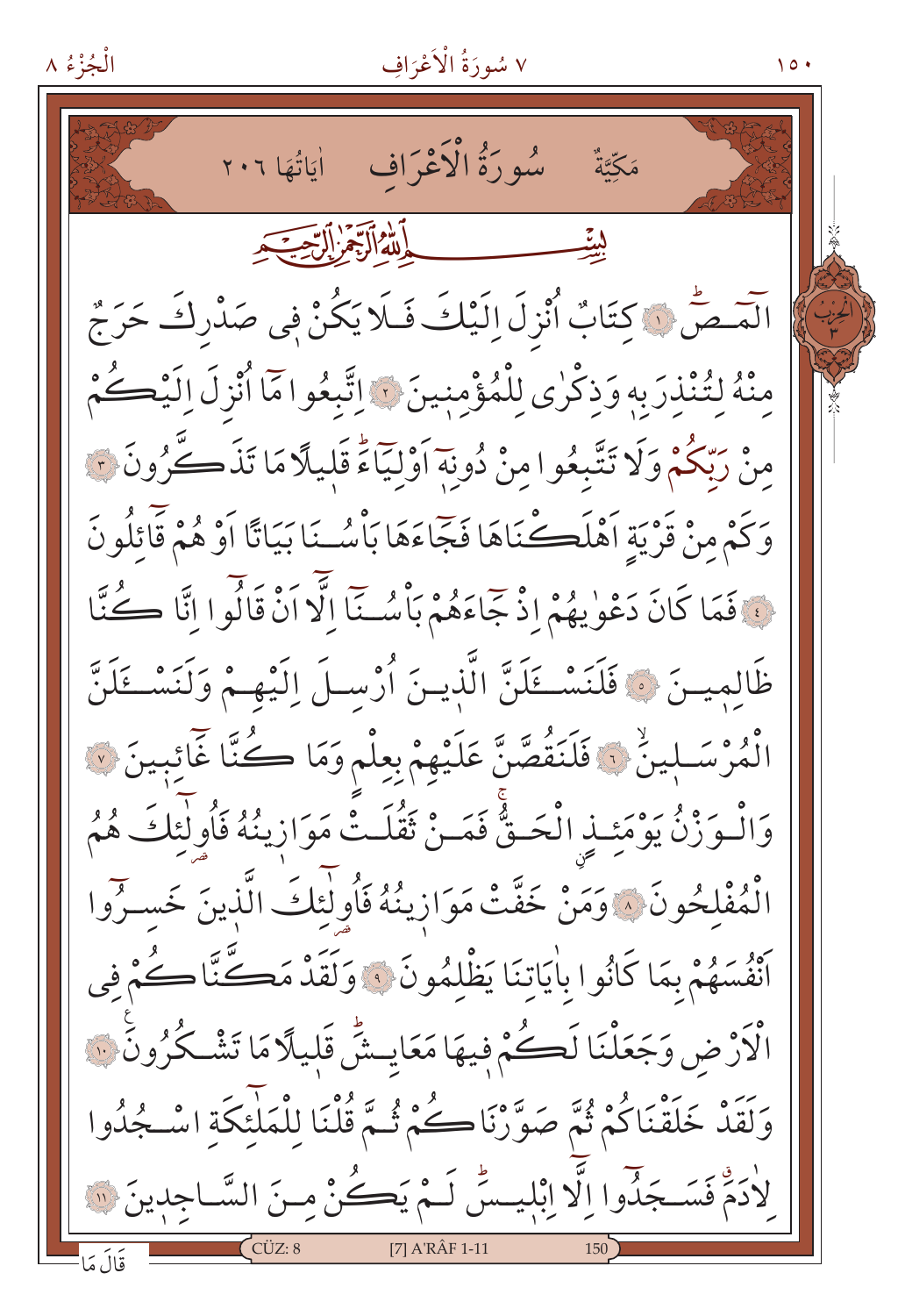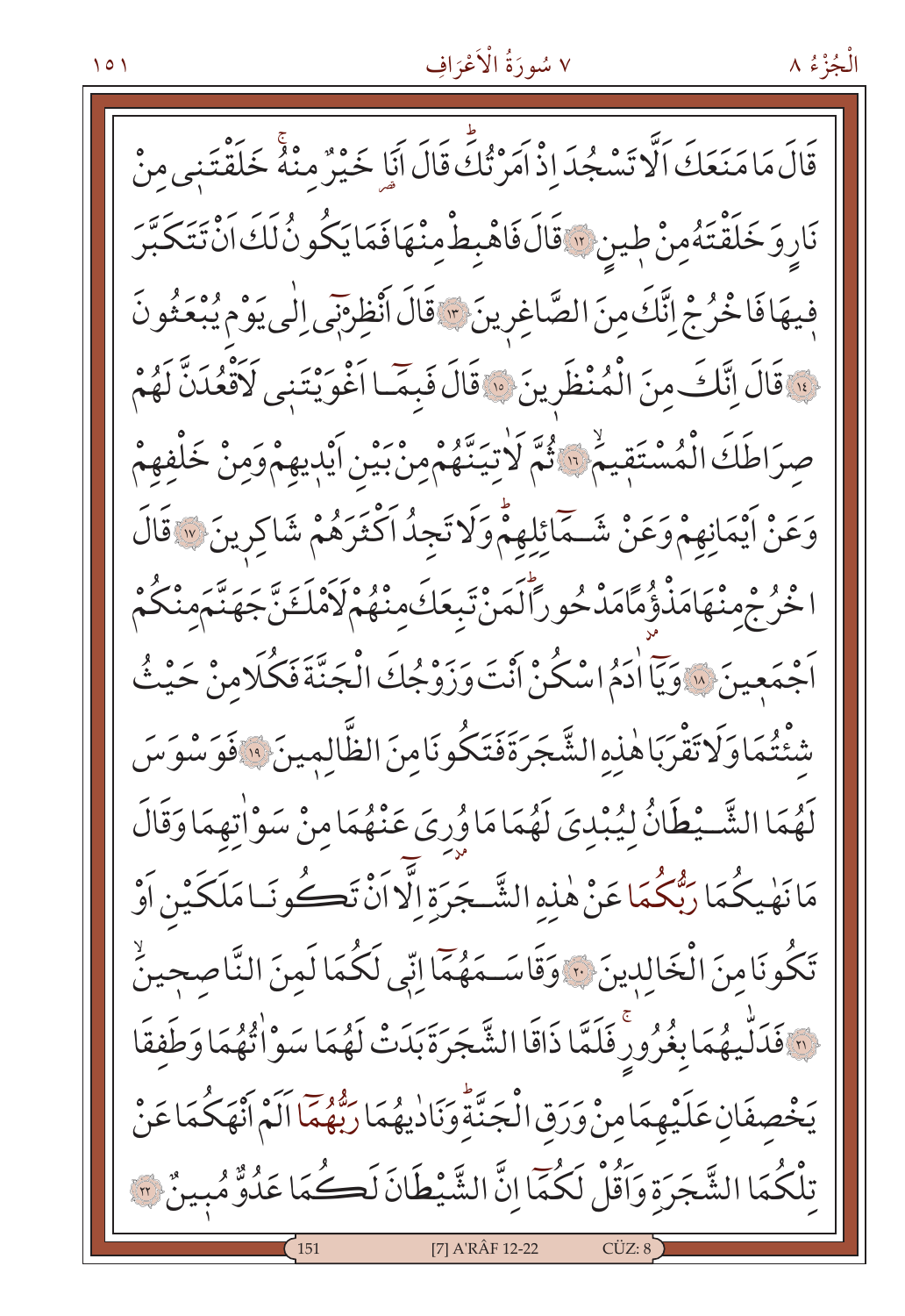الْجُزْءُ ٨

 $107$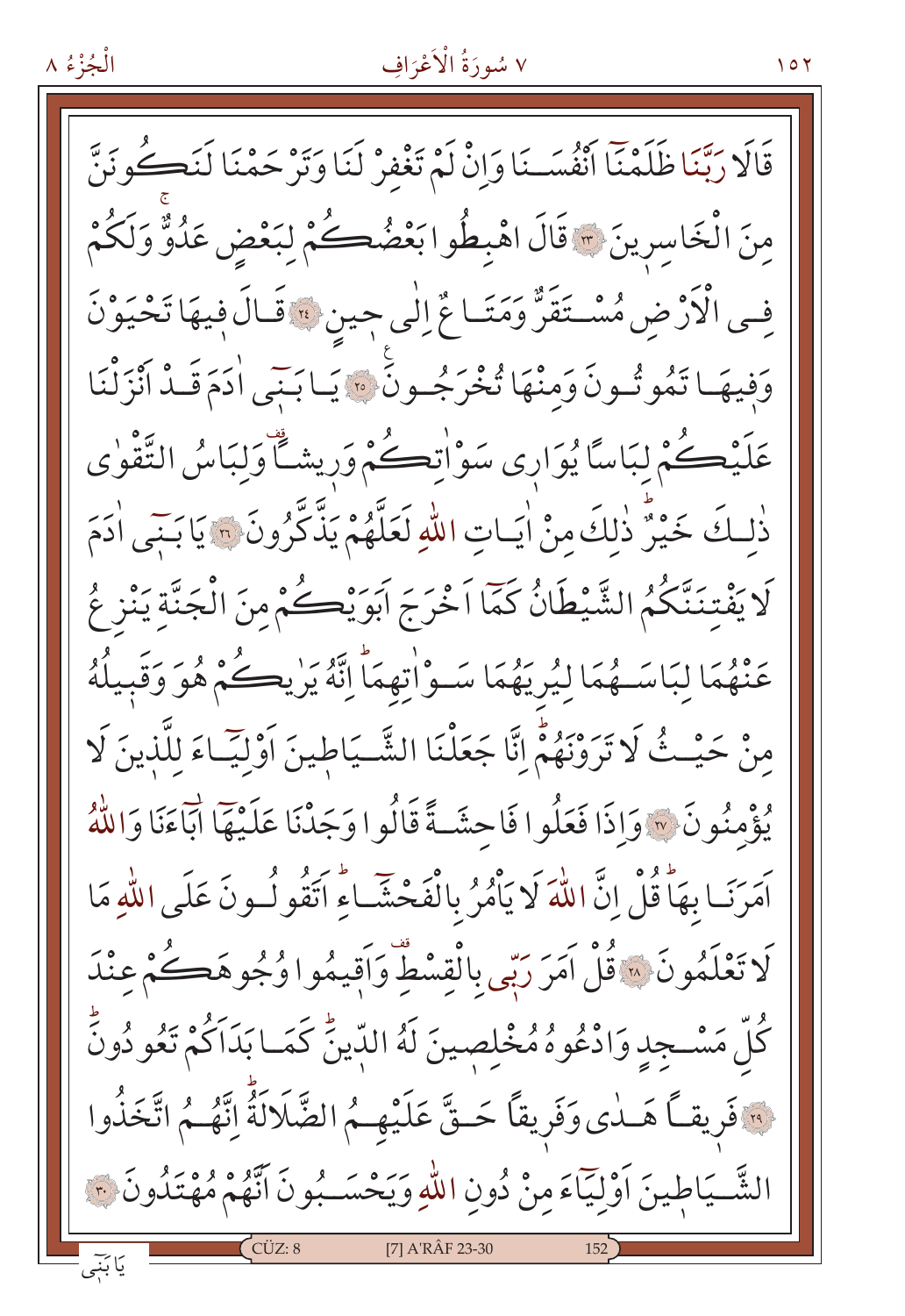يَابَنِي اٰدَمَ خُذُوا زِينَتَكُمْ عِنْدَ كُلِّ مَسْـجِدٍ وَكُلُوا وَاشْـرَبُوا وَلَا تُسْرِفُواً اِنَّهُ لَا يُحِبُّ الْمُسْرِفِينَ ۞ قُلْ مَنْ حَرَّمَ زِينَةَ اللّٰهِ الَّتِّي اَخْرَجَ لِعِبَادِهِ وَالطَّيِّبَاتِ مِنَ الرِّزْقُ قُلْ هِيَ لِلَّذِينَ اٰمَنُوا في الْحَيْوة الدُّّنْيَا خَالصَةً يَوْمَ الْقِيْمَةُ كَذٰلِكَ نُفَصِّلُ الْأَيَاتِ لِقَـوْمِ يَعْلَمُونَ \* قُلْ إِنَّمَا حَرَّمَ رَبِّـيَ الْفَوَاحِشَ مَا ظَهَرَ مِنْهَا وَمَا بَطَـنَ وَالْإِثْمَ وَالْبَغْيَ بِغَيْرِ الْحَقِّ وَاَنْ تُشْـرِكُوا بِاللّٰهِ مَا لَمْ يُنزِّلْ بِهِ سُلْطَانًا وَأَنْ تَقُولُوا عَلَى اللّٰهِ مَا لَا تَعْلَمُونَ ﴾ وَلكُلّ أُمَّةِ اَجَلَّ فَإِذَا جَّاءَ اَجَلُهُمْ لَا يَسْتَأْخِرُونَ سَاعَةً وَلَا يَسْتَقْدِمُونَ ة يَا بَنِّي ادَمَ إِمَّا يَأْتِيَنَّكُمْ رُسُلٌ منْكُمْ يَقُصُّونَ عَلَيْكُمْ اٰيَاتِيْ فَمَنِ اتَّفْيِ وَأَصْلَحَ فَلَا خَوْفٌ عَلَيْهِمْ وَلَاهُمْ يَحْزَنُونَ \* وَالَّذِينَ كَذّْبُوا بِاٰيَاتِنَا وَاسْتَكْبَرُوا عَنْهَا أُولٰئِكَ اَصْحَابُ النَّارْ هُمْ فِيهَا خَالِدُونَ ۞ فَمَنْ اَظْلَمُ مِمَّنِ افْتَرٰى عَلَى اللهِ كَذبًا اَوْ كَذَّبَ بِاٰيَاتِهِ ۖ أُولَٰئَكَ يَنَالُهُمْ نَصِيبُهُمْ مِنَ الْكِتَابِ حَتّٰى إِذَا جَاءَتْهُمْ رُسُـلُنَا يَتَوَفَّوْنَهُمْ قَالُوا أَيْنَ مَا كُنْتُمْ تَدْعُونَ مـنْ دُونِ اللَّهِ قَالُوا صَلُّوا عَنَّا وَشَــهِدُوا عَلٰى آنْفُسهِمْ اَنَّهُمْ كَانُوا كَافِرِينَ ۞ [7] A'RÂF 31-37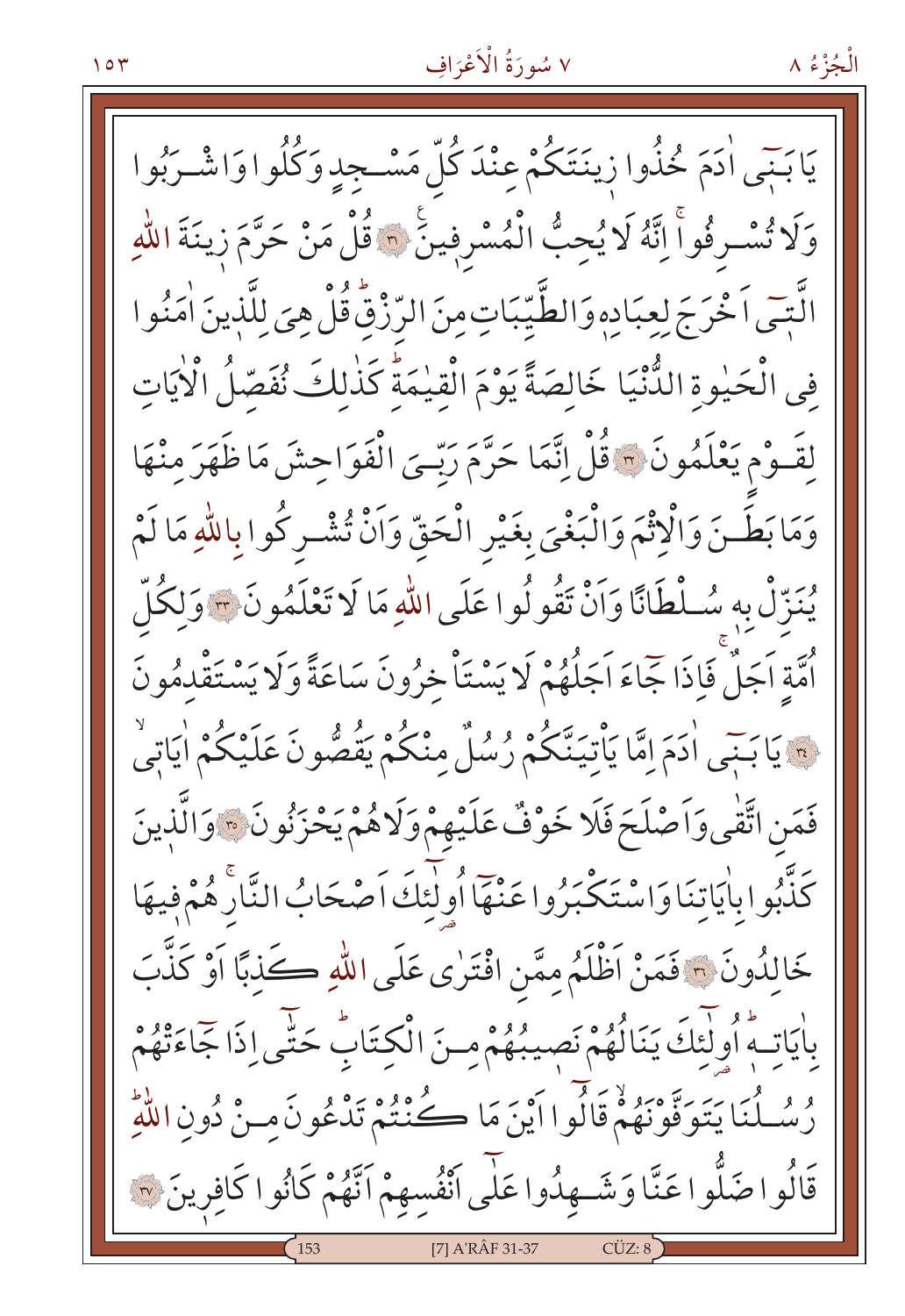

 $105$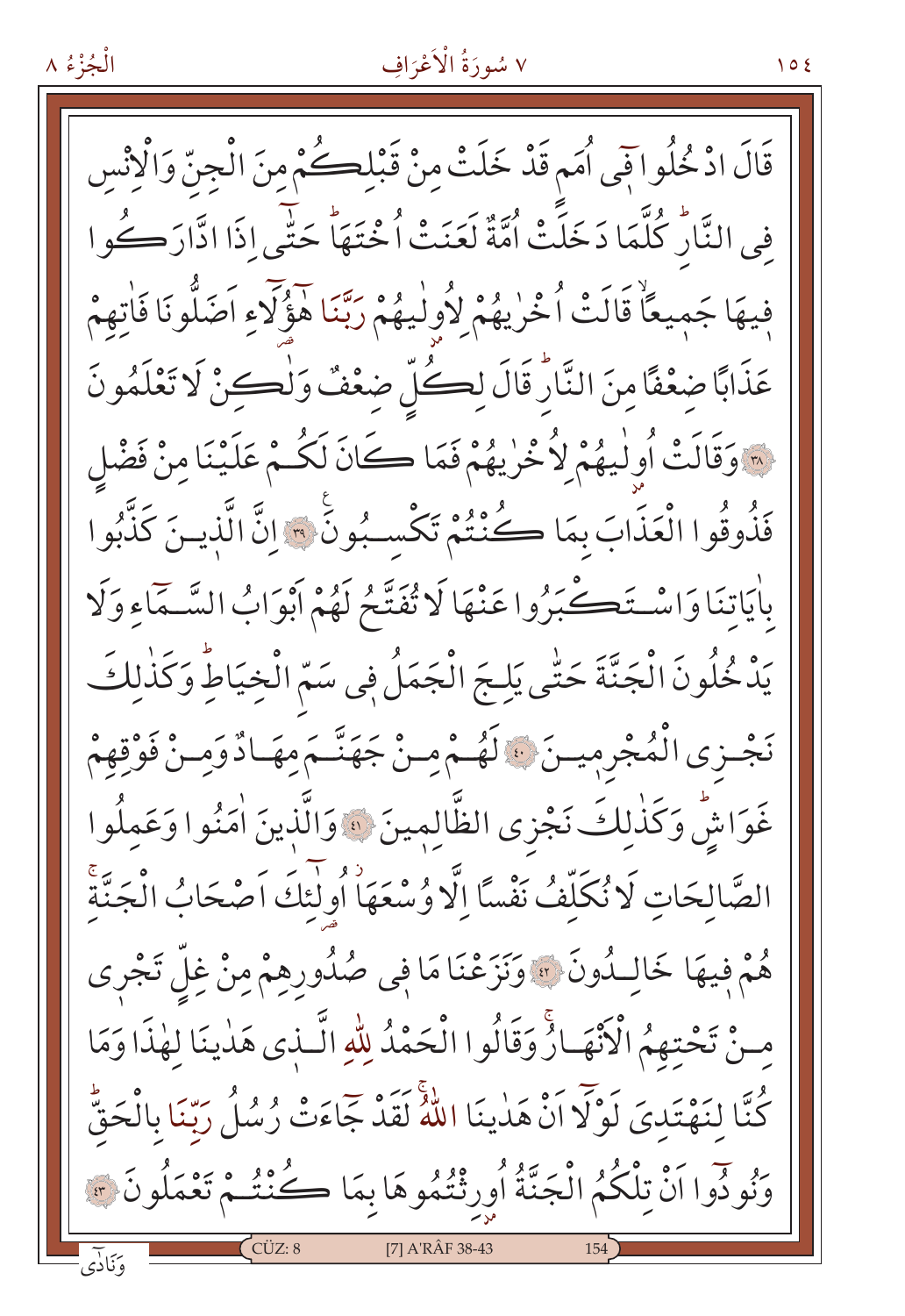الْجُزْءُ ٨

وَنَادًى اَصْحَابُ الْجَنَّة اَصْحَـابَ النَّارِ اَنْ قَدْ وَجَدْنَا مَا وَعَدَنَا رِّهُمَا حَقَّاً فَهَلْ وَجَدْنُمْ مَا وَعَدَ رَبُّكُمْ حَقًّا قَالُوا نَعَمْ فَاَذَّنَ مُؤَذِّنٌ بِّهِنْهُمْ اَنْ لَعْنَةُ اللّهِ عَلَى الظَّالِمِينِّ \* اَلَّذِينَ يَصُدُّونَ عَنْ سَبِيل اللَّهِ وَيَبْغُونَهَا عوَجًّا وَهُمْ بِالْأَخْرَةِ كَافِرُونَ ۚ ۚ وَبَيْنَهُمَا حجَابٌ وَعَلَى الْأَعْرَافِ رجَالٌ يَعْرِفُونَ كُلَّا بِسيمْيهُمْ وَنَادَوْا اَصْحَابَ الْجَنَّةِ أَنْ سَلَامٌ عَلَيْكُمْ لَمْ يَدْخُلُوهَا وَهُمْ يَطْمَعُونَ ۞ وَإِذَا صُرِفَتْ أَبْصَارُهُمْ تِلْقَاءَ اَصْحَابِ النَّارُ قَالُوا رَبَّنَا لَا تَجْعَلْنَا مَعَ الْقَوْمِ الظَّالِمِينَ \* وَنَادًى اَصْحَابُ الْأَعْرَافِ رِجَالًا يَعْرِفُونَهُمْ بِسِيمْيِهُمْ قَالُوامَا اَغْنٰى عَنْكُمْ جَمْعُكُمْ وَمَا كُنْتُمْ تَسْتَكْبِرُونَ لِهَ آَهَوَّلَاءِ الَّذِينَ آَقْسَمْتُمْ لَا يَنَالُهُمُ اللَّهُ بِرَحْمَةٍ أَدْخُلُوا الْجَنَّةَ لَا خَـوْفٌ عَلَيْكُمْ وَلَا أَنْتُمْ تَحْزَنُـونَ \* وَنَادَى اَصْحَابُ النَّار اَصْحَـابَ الْجَنَّةِ اَنْْ اَفِيضُوا عَلَيْنَا مِنَ الْمَاءِ اَوْ مِمَّا رَزَقَصُكُمُ اللَّهُ قَالُوا إِنَّ اللَّهَ حَرَّمَهُمَا عَلَى الْكَافِرِينُ ۚ آَلَّذِينَ اتَّخَذُوا دِينَهُمْ لَهْوًا وَلَعبتًا وَغَرَّتْهُمُ الْحَيْبِوةُ الدُّنْيَاْ فَالْيَوْمَ نَنْسُبِهُمْ كَمَا نَسُوا لِقَاءَ يَوْمِهِمْ هٰذَاْ وَمَا كَانُوا بِاٰيَاتِنَـا يَجْحَدُونَ ۞ [7] A'RÂF 44-51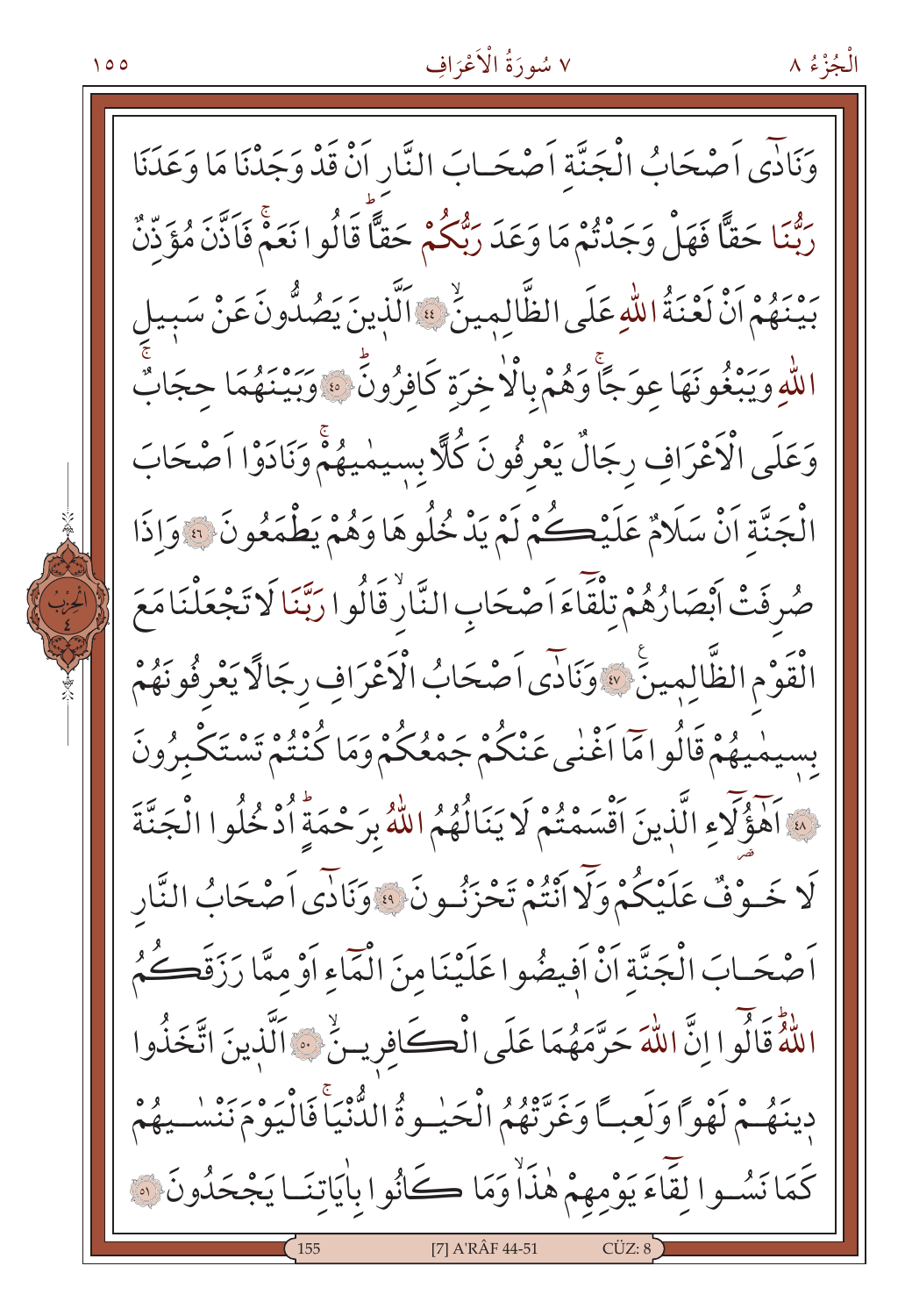الْجُزْءُ ۸

وَلَقَدْ جِئْنَاهُمْ بِكِتَابٍ فَصَّلْنَاهُ عَلٰى عِلْمٍ هُدًى وَرَحْمَةً لقَوْمِ يُؤْمِنُونَ ۞ هَلْ يَنْظُرُونَ إِلَّا تَأْوِيلَهُ يَوْمَ يَأْتِي تَأْوِيلُهُ يَقُولُ الَّذِينَ نَسُوهُ مِنْ قَبْلُ قَدْ جَمَاءَتْ رُسُلُ رَبِّنَا بِالْحَقَّ فَهَلْ لَنَا مِنْ شُفَعَاءَ فَيَشْفَعُوا لَـٰنَا أَوْ نُرِدُّ فَنَعْمَلَ غَيْرَ الَّذِي كُنَّا نَعْمَلُ قَدْ خَسرُوا أَنْفُسَهُمْ وَضَلَّ عَنْهُمْ مَا كَانُوا يَفْتَرُونَ \* إِنَّ رَبَّكُمُ اللَّهُ الَّذِى خَلَقَ السَّمٰوَاتِ وَالْآرْضَ فِي سِتَّةِ اَيَّام ثُمَّ اسْتَوٰى عَلَى الْعَرْشِ يُغْشِي الَّيْلَ النَّهَارَ يَطْلُبُهُ حَثيثًا وَالشَّمْسَ وَالْقَمَرَ وَالنُّجُومَ مُسَخَّرَاتٍ بِأَمْرِهِ أَلَا لَهُ الْخَلْقُ وَالْأَمْرُ تَبَارَكَ اللَّهُ رَبُّ الْعَالَمِينَ ﴾ أَدْعُوا رَبِّكُمْ تَضَرُّعًا وَخُفْيَةً إِنَّهُ لَا يُحِبُّ الْمُعْتَدِينَ \* وَلَا تُفْسِدُوا فِي الْأَرْضِ بَعْدَ اِصْلَاحِهَا وَادْعُوهُ خَوْفًا وَطَمَعًاْ اِنَّ رَحْمَتَ اللّٰهِ قَرِيبٌ مِنَ الْمُحْسنِينَ ۞ وَهُوَ الَّذِي يُرْسلُ الرِّيَاحَ بُشْرًا بَيْنَ يَدَىْ رَحْمَتِهُ حَتَّى اذَا اَقَلَّتْ سَحَابًا ثِقَالًا سُقْنَاهُ لِبَلَدٍ مَيّتٍ فَأَنْزَلْنَا بِهِ الْمَاءَ فَاَخْرَجْنَا بِهِ مِنْ كُلِّ الثَّمَرَاتِّ كَذٰلِكَ نُخْرِجُ الْمَوْتٰى لَعَلَّكُمْ تَذَكَّرُونَ ۞ [7] A'RÂF 52-57

۲ ۱ ۱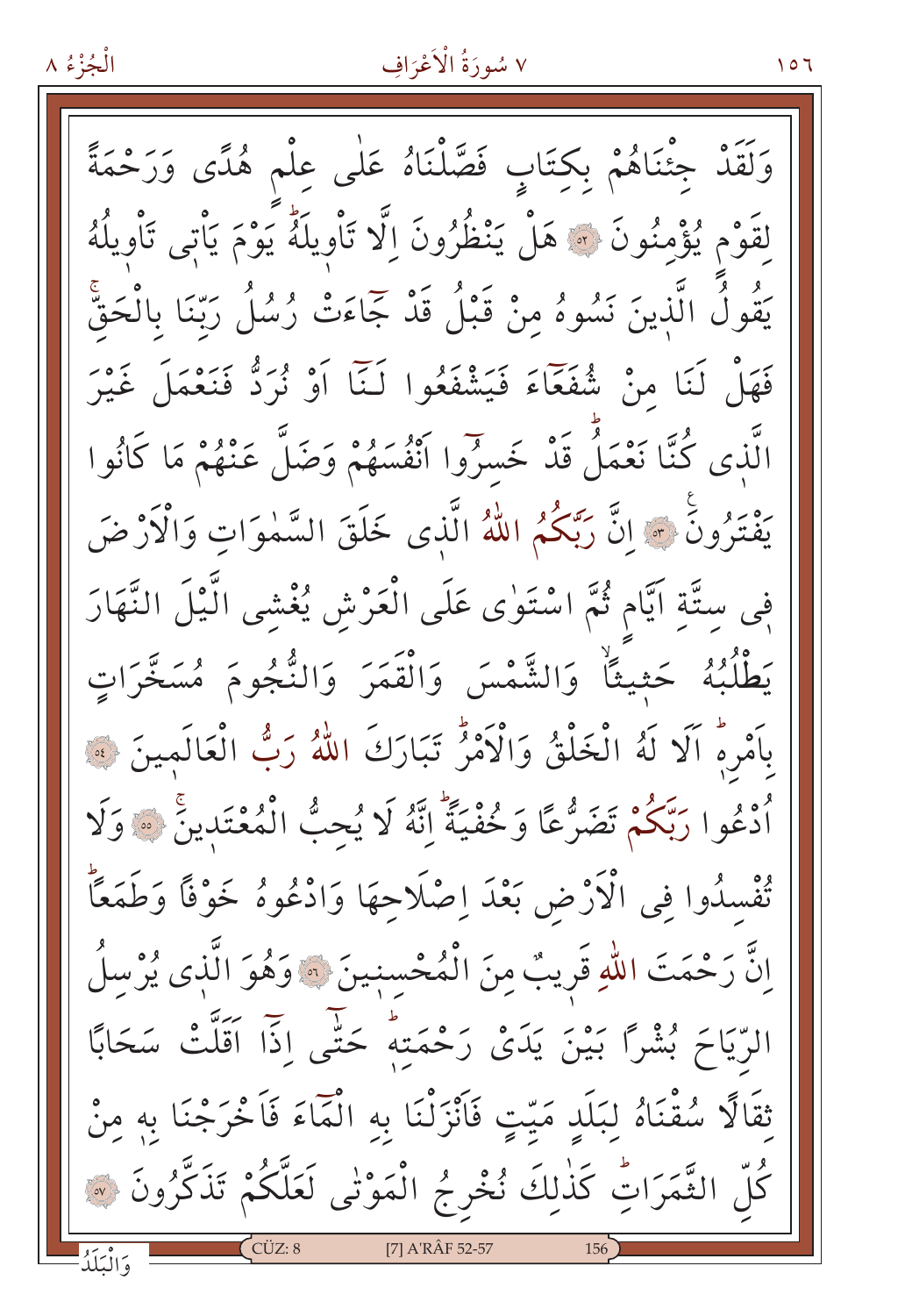وَالْبَلَـٰدُ الطَّيِّـبُ يَخْـرُجُ نَبَاتُهُ بِبِاذْنِ رَبَّهِۚ وَالَّـٰذِى خَبُثَ لَا يَخْرُجُ إِلَّا نَكِدًّا كَذٰلِكَ نُصَرّفُ الْأَيَاتِ لِقَوْمٍ يَشْكُرُونَ ۞ يَدَّهُ أَرْسَـلْنَا نُوحـًا إِلَٰى قَوْمـهِ فَقَالَ يَا قَوْمِ اعْبُـدُوا اللَّهَ مَا لَكُمْ مِنْ اِلٰهٍ غَيْرُهُ إِنِّي اَخَافُ عَلَيْكُمْ عَذَابَ يَـوْمٍ عَظٖيمٍ لِهِ قَالَ الْمَلَأُمِنْ قَوْمَةَ إِنَّا لَنَرٰيكَ فِي ضَـلَالٍ مُبِينٍ ﴾ قَالَ يَا قَوْمِ لَيْسَ بِي صَلَالَةٌ وَلْكِنِّي رَسُولٌ مِنْ رَبِّ الْعَالَمِينَ " أُبَلِّغُكُمْ رسَــالَاتِ رَبِّي وَأَنْصَـحُ لَڪُمْ وَأَعْلَمُ مِنَ اللَّهِ مَا لَا تَعْلَمُونَ ۞ أَوَعَجِبْتُمْ أَنْ جَمَاءَكُمْ ذِكْرٌ مِنْ رَبِّكُمْ عَلَى رَجُلٍ مِنْكُمْ لِيُنْذِرَكُمْ وَلِتَتَّقُوا وَلَعَلَّكُمْ تُرْحَمُونَ ﴾ فَكَذَّبُوهُ فَاَنْجَيْنَاهُ وَالَّذِينَ مَعَهُ فِي الْفُلْكِ وَاَغْرَقْنَا الَّذِينَ كَذّْبُوا بِاٰيَاتِنَاً اِنَّهُمْ كَانُوا قَوْمـًا عَمِينَ ۚ وَالِّي عَادِ اَخَاهُمْ هُـودًا قَالَ يَا قَوْمِ اعْبُدُوا اللَّهَ مَا لَكُـمُّ مِنْ اِلْهِ غَيْـرُهُ اَفَلَا تَتَّقُونَ ۞ قَالَ الْمَلَأُ الَّذِينَ كَفَرُوا مِنْ قَوْمِهَ إِنَّا لَنَرٰيكَ في سَـفَاهَةِ وَإِنَّا لَنَظُنُّكَ مِنَ الْكَاذِبِيـنَ ۞ قَالَ يَـا قَوْم لَيْسَ بِي سَــفَاهَةٌ وَلْكِتِّبِي رَسُــولٌ مِــنْ رَبِّ الْعَالَمِينَ ۞ [7] A'RÂF 58-67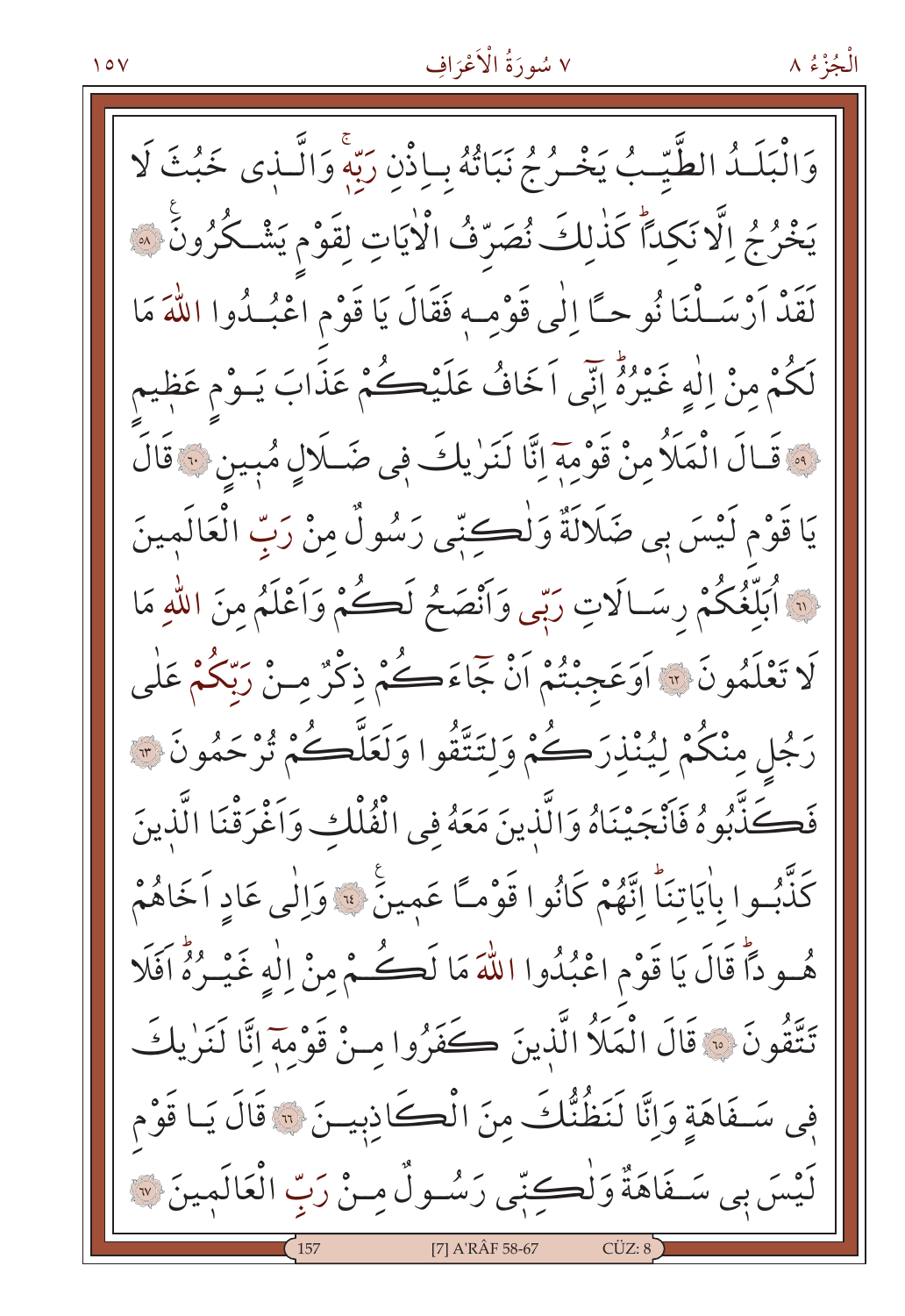الْجُزْءُ ٨

بَلِّغُڪُمْ رسَــالَاتِ رَبِّي وَاَنَاٍ لَڪُمْ نَاصــمٌ اَمِينٌ ۞ اَوَعَجِبْتُمْ اَنْ جَمَاءَكُمْ ذِكْرٌ مِنْ رَبِّڪُمْ عَلَى رَجُلٍ مِنْكُمْ لِيُنْذِرَكُمْ وَاذْكُرُوا إِذْ جَعَلَكُمْ خُلَفَاءَ مِنْ بَعْدِ قَوْمِ نُوحٍ وَزَادَكُمْ فِي الْخَلْقِ بَصْطَةً فَاذْكُرُوا الْآءَ اللّهِ لَعَلَّكُمْ تُفْلِحُونَ ۚ ۚ قَالُمُوا اَجْنَتَنَا لِنَعْبُدَ اللَّهَ وَحْدَهُ وَنَذَرَ مَا كَانَ يَعْبُدُ ابَاَؤُنَـاً فَأْتِنَا بِمَا تَعِدُنَا إِنْ كُنْتَ مِنَ الصَّادِقِينَ ۞ قَـالَ قَدْ وَقَعَ عَلَيْكُمْ مِنْ رَبِّكُمْ رجْسٌ وَغَضَبٌّ أَتْجَادِلُونَنِي فِي أَسْـمَاءِ سَـمَّيْتُمُوهَا أَنْتُمْ وَأَبَاؤُكُمْ مَا نَـزَّلَ اللَّهُ بِهَا مِـنْ سُـلْطَانٍّ فَانْتَظِرُوا اتِّي مَعَڪُمْ مِنَ الْمُنْتَظِرِينَ ۞ فَأَنْجَيْنَـاهُ وَالَّذِينَ مَعَهُ بِرَحْمَـةٍ مِنَّــا وَقَطَعْنَــا دَابِرَ الَّذِينَ ڪَذَّبُـوا بِاٰيَاتِنَا وَمَا كَانُوا مُؤْمِنِينَ ۞ وَإِلَٰى ثَمُودَ اَخَاهُمْ صَالحًأَ قَالَ يَا قَوْمِ اعْبُدُوا اللَّهَ مَا لَكُمْ مِنْ إِلٰهٍ غَيْرُهُ قَـدٌ جَمَاءَتْكُمْ بَيِّنَـةٌ مِنْ رَبِّكُمُّ هٰذِهِ نَاقَـةُ اللهِ لَكُمْ اٰيَةً فَذَرُوهَا تَأْكُلْ فَمِي اَرْض اللهِ وَلَا تَمَسُّوهَا بِسُوءٍ فَيَاْ خُذَكُمْ عَذَابٌ اَلِيمٌ ۞ [7] A'RÂF 68-73

 $\Delta$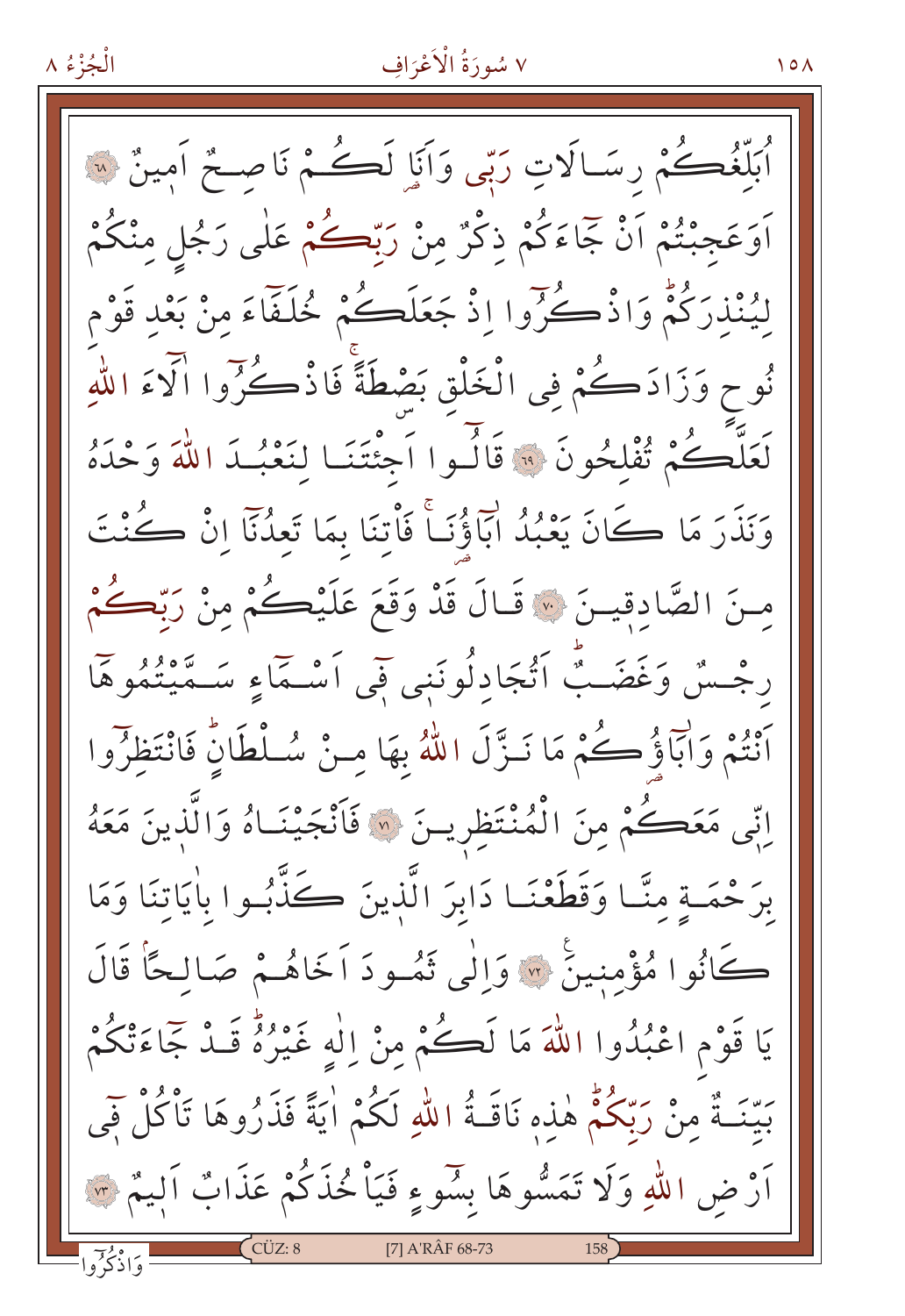وَاذْكُرُوا إِذْ جَعَلَكُمْ خُلَفَّاءَ مِنْ بَعْدِ عَادِ وَبَوَّأَكُمْ فـي الْأَرْضِ تَتَّخذُونَ منْ سُـهُولهَا قُصُـوراً وَتَنْحتُونَ الْجِبَالَ بُيُوتِكًّا فَاذْكُرُوا الْآءَ اللّهِ وَلَا تَعْثَـوْا فيهِ الْأَرْضِ مُفْسدِينَ ۞ قَالَ الْمَلَأُ الَّذينَ اسْتَكْبَرُوا مِنْ قَوْمِـهِ لِلَّذِينَ اسْـتُضْعِفُوا لِمَـنْ اٰمَنَ مِنْهُـمْ اَتَعْلَمُونَ اَنَّ صَالِحًا مُرْسَــلٌ مِنْ رَبِّهٖ قَالُوا اِنَّا بِمَا اُرْســلَ به مُؤْمِنُونَ . قَالَ الَّذِينَ اسْتَكْبَرُوا إِنَّا بِالَّـذَى أَمَنْتُمْ بِهِ كَافِرُونَ لَمَ فَعَقَـرُوا النَّاقَـةَ وَعَتَـوْا عَـنْ أَمْـرٍ رَبِّهِـمْ وَقَالُـوا يَا صَالــحُ ائْتنَا بِمَا تَعِدُنَآ إِنْ كُنْـتَ مِنَ الْمُرْسَـلِينَ ۞ فَاَخَذَتْهُمُ الرَّجْفَةُ فَاَصْبَحُـوا فِـي دَارِهِـمْ جَاثِمِيـنَ لَّهُ فَتَوَلَّـى عَنْهُـمْ وَقَـالَ يَا قَوْمِ لَقَدْ أَبْلَغْتُكُمْ رِسَـالَةَ ربِّي وَنَصَحْتُ لَكُمْ وَلٰكنْ لَا تُحِبُّونَ النَّاصحينَ ۞ وَلُوطاً إِذْ قَـالَ لقَوْمة اَتَأْتُونَ الْفَاحِشَـةَ مَا سَـبَقَطُمْ بِهَـا مِنْ اَحَدِ مِنَ الْعَالَمِينَ ۞ اِنَّكُمْ لَتَأْتُـونَ الرِّجَالَ شَّـهُوَةً مِـنْ دُونِ النِّسَّـاءِّ بَـلْ اَنْتُـمْ قَـوْمٌ مُسْـرِفُونَ ۞ [7] A'RÂF 74-81